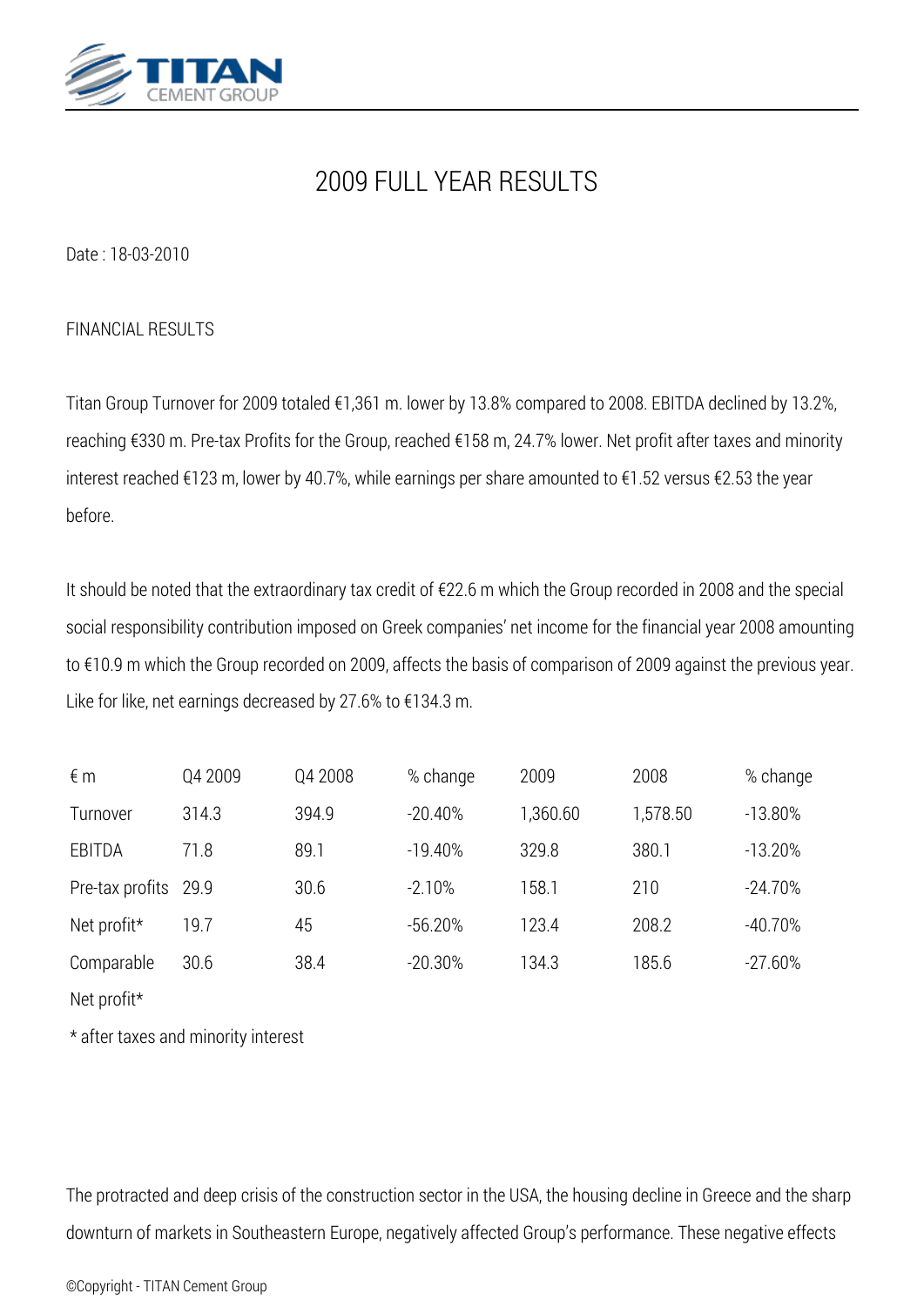

*were only partially offset by the increased demand in Egypt.*

*In Greece, building activity contracted significantly in 2009. According to the National Statistical Service of Greece, the volume of building activity as per the building permits issued in 2009, decreased by 26% compared to 2008. This directly affected cement consumption, which is estimated to have declined by a similar percentage. As a result, EBITDA in Greece and Western Europe fell by 24% compared to 2008 and stood at €128 million.*

*In the USA, demand for building materials continued its sharp decline, for yet another year. According to the Portland Cement Association, cement consumption in the USA fell by 27% in 2009 compared to 2008. Housing starts have dropped from their high 2006 levels by about 75% to the lowest level in decades. At the same time, the commercial real estate crisis deepened, while the financial stimulus package did not flow through quickly enough to substantially affect cement consumption in the course of 2009. Operating profitability was down by 40% just reaching €26 m.*

*In Southeastern Europe, the negative impact from the global economic recession led to a sharp downturn in all regional markets and lower demand for our products in the region. The investment of the construction of the new plant in Albania progressed according to plan during the year and is currently at the commissioning phase in anticipation of commencing operation. Overall, EBITDA in Southeastern Europe declined by 30% to € 74 m.*

*In the Eastern Mediterranean region, buoyant demand in Egypt (up by 25% in 2009, according to official statistics) combined with the acquisitions the Group made in 2008 in Egypt and Turkey, led to a substantial improvement of financial results. The start-up of the new production line, at the Beni Suef plant in Egypt, in November 2009 has already started contributing positively to the Group's results. EBITDA for 2009 increased by 62% to €103 m.*

*In 2009, the Group continued its investments in increasing production capacity in Egypt and constructing a new greenfield plant in Albania, developing countries with positive demographic and development potential. These two major projects, which absorbed most of the group's €166 m capital expenditure spending for 2009, were completed on time and on budget.*

*Adapting to the prevailing conditions, TITAN Group remains focused on the reduction of debt by generating*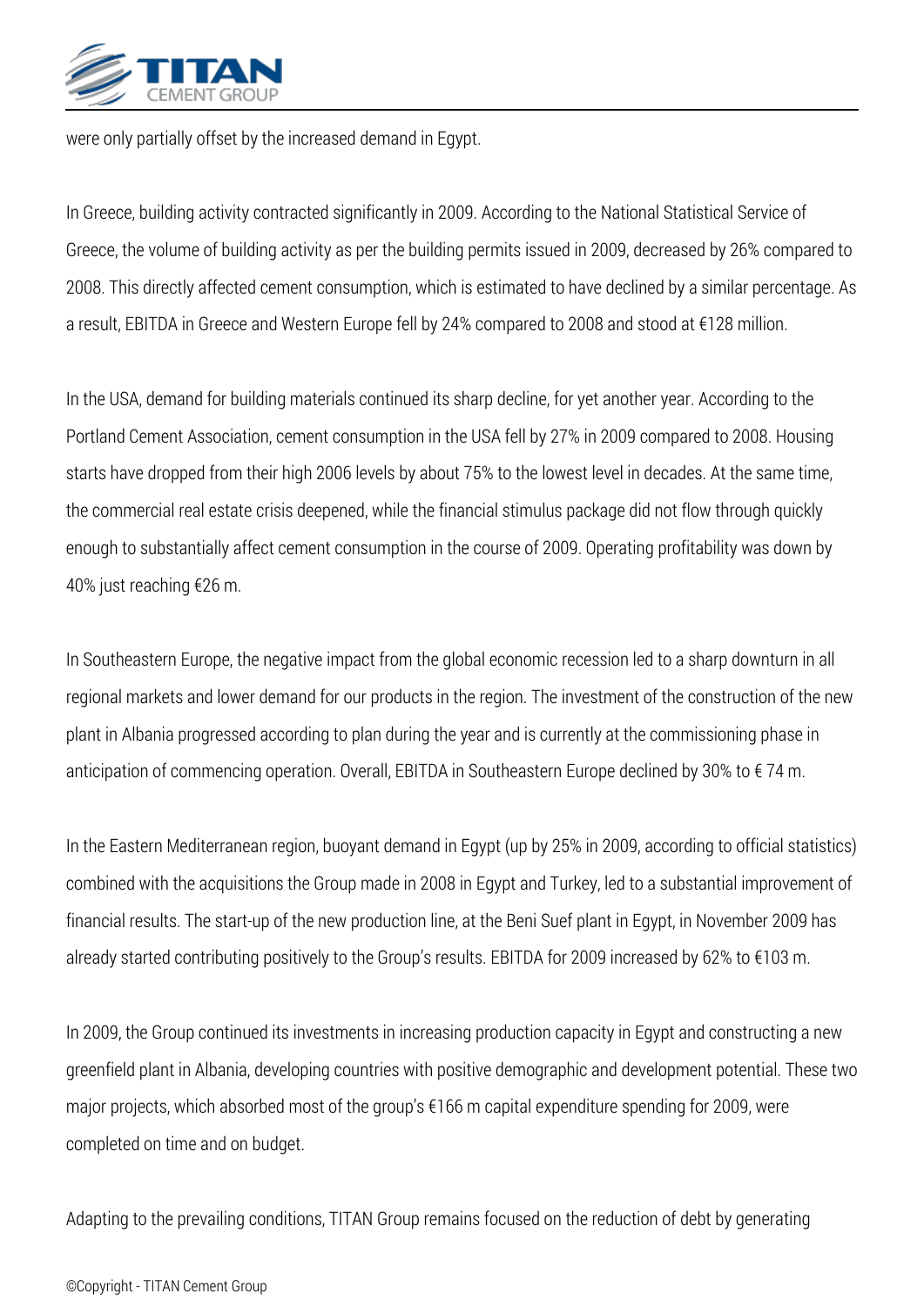

*positive cash flow and continues its efforts to contain costs, reduce working capital needs and manage liquidity prudently. Selling, general and administrative expenses for 2009 declined by 15%, compared to last year. At the same time, Group net debt was reduced by €143 m compared to the end of 2008.*

*During the year, the credit rating agency Standard & Poor's upgraded the Group's outlook twice: the first time in the first quarter, from negative credit watch to stable outlook and the second time, in the last quarter, from stable to positive outlook. The Group's long term rating continues to be BB+.*

## *SIGNIFICANT POST-BALANCE SHEET EVENTS*

*In the USA, the US Army Corps of Engineers (ACE) announced on February 1, 2010 the signing of a Record of Decision (ROD) that paves the way for new mining permits in the Lake Belt area, Florida. The ROD pertains to nine ACE permit applications held by several companies, including Titan America's subsidiary, Tarmac America. The company expects to soon receive its mining permit, which is not expected to have a significant impact on current operations and profitability, within the context of current depressed market conditions. However, it removes a source of uncertainty and allows Titan a longer term focus on operating excellence and environmental stewardship.*

## *2010 OUTLOOK*

*There is a restrained sense of optimism about the world economy in 2010, although the current uncertainty renders formulating any forecast very challenging. As far as demand for building materials is concerned, we expect, in general terms, growth in the emerging and developing economies and stagnation or decline in the developed economies.*

*In Greece, we expect a further decline in building activity and consequently in the consumption of cement and other building materials. The squeeze on the spending power of citizens resulting from the measures to restructure and reform the Greek economy, coupled with the uncertainty arising from the exceptionally unfavourable economic conditions and the tightness of credit, are expected to result in a further decline in demand for real estate. At the same time, housing stock remains high and it is very unlikely that it will be*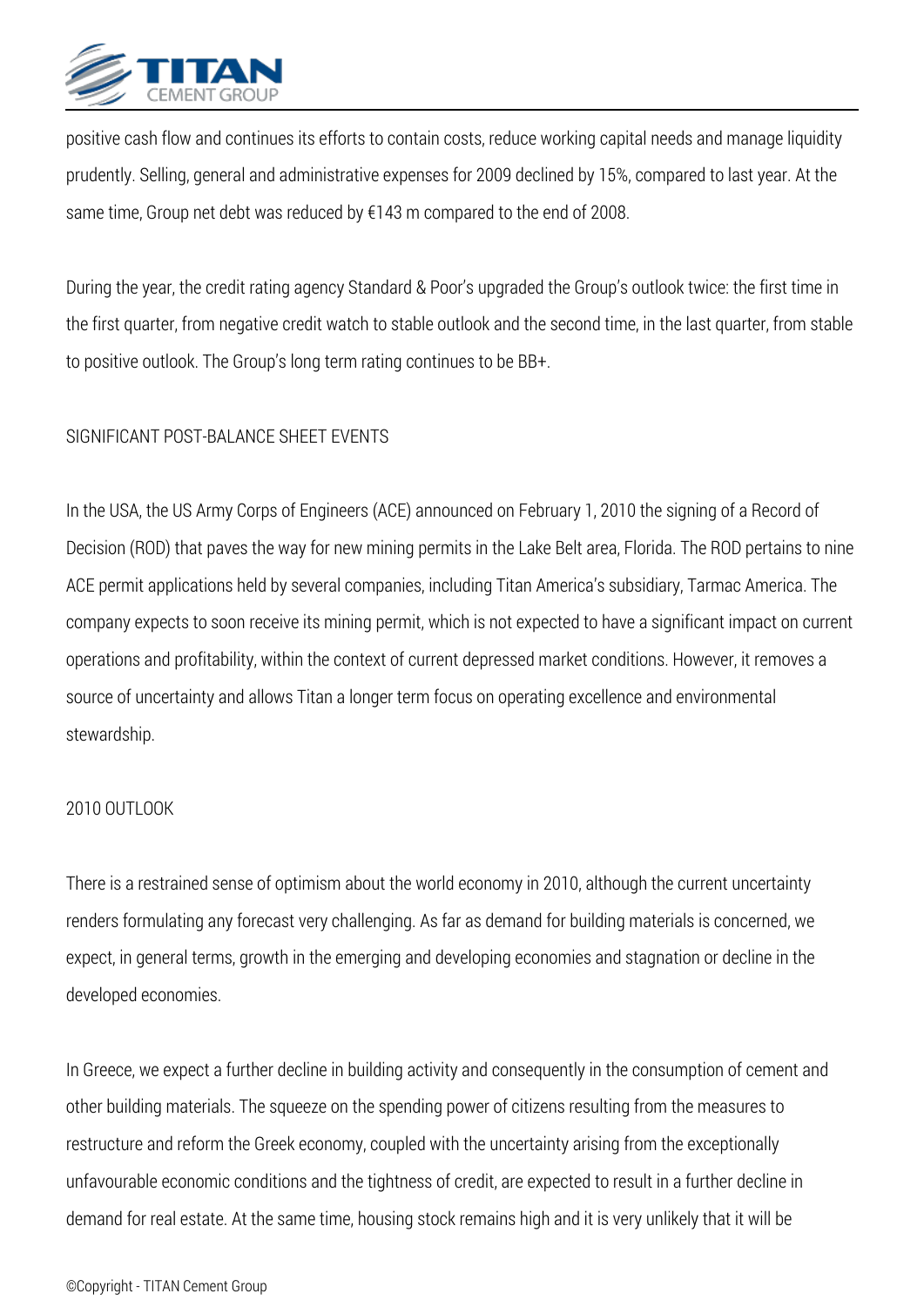

*absorbed over the course of the year.*

*In the USA we do not expect a significant upturn in building activity in 2010. For 2010, Portland Cement Association forecasts a 5% increase on the 2009 depressed cement consumption levels of 2009. This increase incorporates the potential impact of the measures taken by the US government to bolster the housing market and stimulate public works. Any increase, is predicted on an improvement in the second half of 2010 given that consumption is continuing to decline during the first months of the year.*

*No substantive changes compared to 2009 are expected in Southeastern European markets in terms of building activity. We expect that building materials consumption in the region will continue to run at low levels. However, Group results will be enhanced by the commencement of operations of the 1.5 million tonnes capacity plant in Albania.*

*In Egypt, demand for cement is expected to grow further but at a rate below that recorded in 2009. This growth, coupled with the Group's increased production capacity thanks to the new production line which became operational in November 2009 at the Beni Suef plant, is expected to positively impact the Group's results in the region.*

*In Turkey, we expect the market to begin recovering in 2010.*

*Fuel prices have begun to rise and if this continues during 2010, it is expected to negatively impact on the Group's results in the second half of 2010.*

*The Group will continue to focus on reducing external borrowing by limiting investments and keeping working capital under check. The efforts at cost-containment undertaken by the Group during 2009 will also continue in 2010.*

*The Group remains committed to its four strategic priorities, which are geographical diversification in cement, continuous improvements in cost and competitiveness, vertical integration in related building materials and a focus on both human resources and corporate social responsibility.*